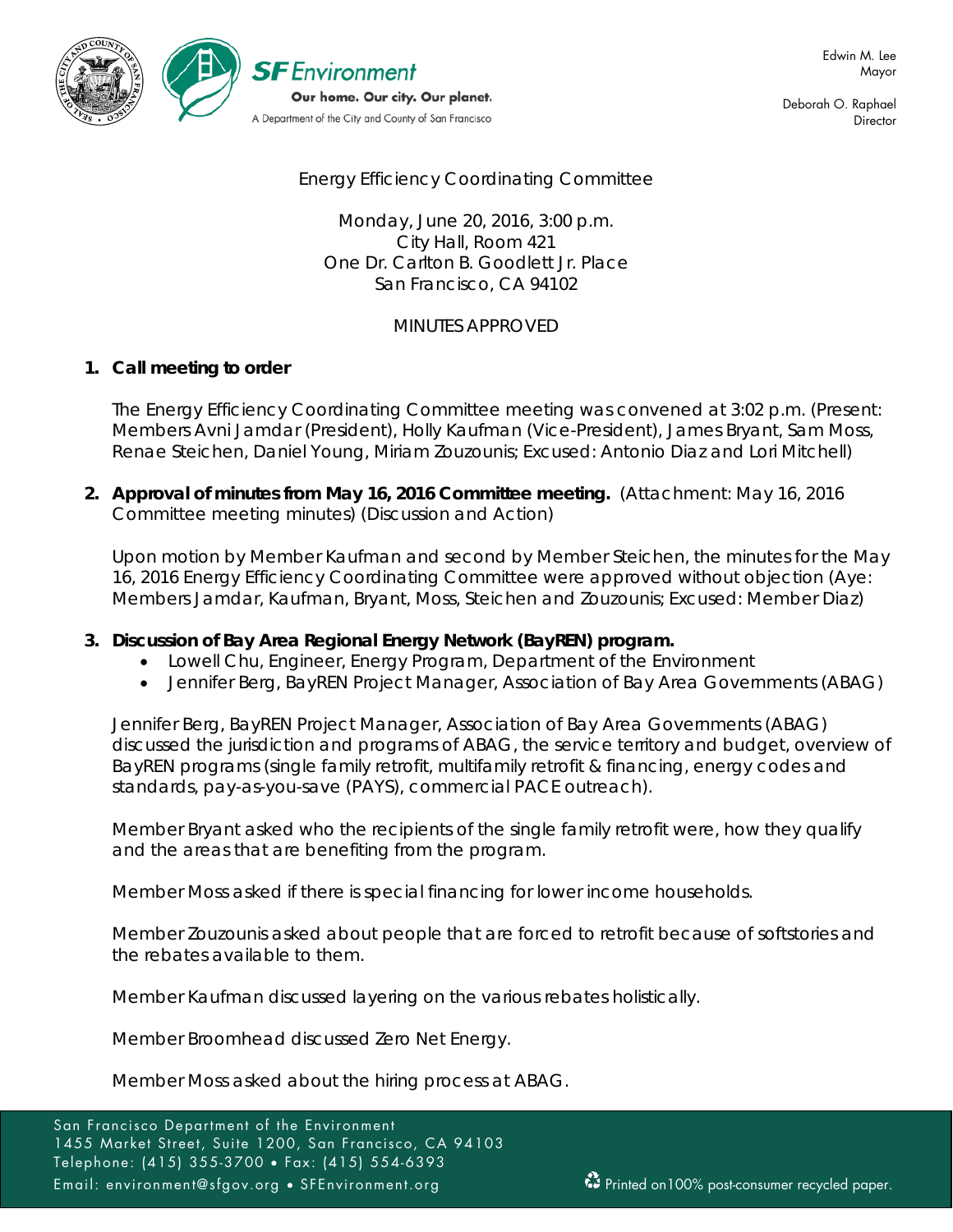Jennifer Berg discussed ABAG's rolling portfolio and diversifying funding sources.

Member Broomhead discussed a grant from the United States Department of Energy to help with collection of data from small business owners.

Member Kaufman asked about coordination with AutoDesk.

Lowell Chu, Engineer, Energy Program, Department of the Environment discussed the San Francisco BayREN Multifamily Program, funding sources, regional efforts, program rules, how the program works, what the program offers, consulting by program staff to assist with utility analysis, eligibility of cash rebates, financing programs including loans, provided case studies of Hotel Clayton in Chinatown and 140 South Van Ness, regional results of BayREN and local results of Bay REN.

Member Zouzounis asked if the program coordinated with agencies who work with residents and businesses affected by fires.

Member Kaufman asked about changes in California laws and whether or not the Committee should address those changes.

Member Zouzounis asked about assisting businesses that are far below code.

Member Jamdar asked about whether there should be a recommendation from the Committee about making energy efficiency programs have the same way of reporting claimable savings for single family and multi-family sectors.

Member Moss asked if reporting actual savings would open up the spectrum of participation in programs.

Member Jamdar asked about how long the financing programs have existed.

Member Moss requested a list of acronyms.

Member Jamdar discussed a request from the Department of the Environment Director Debroah Raphael for the Committee to establish a compendium of non-profits working with energy efficiency in the Bay Area.

Member Steichen asked about the gap in the conversion rate.

Member Kaufman asked about data collection around various ways to encourage property owners to convert.

Member Jamdar asked about using BayREN as a case study for the report particularly because it is stackable.

Member Bryant asked how BayREN helps residents in the 94124 zip code.

Member Moss discussed group buy - combining various residential single family homes to make them eligible for multi-family housing funds.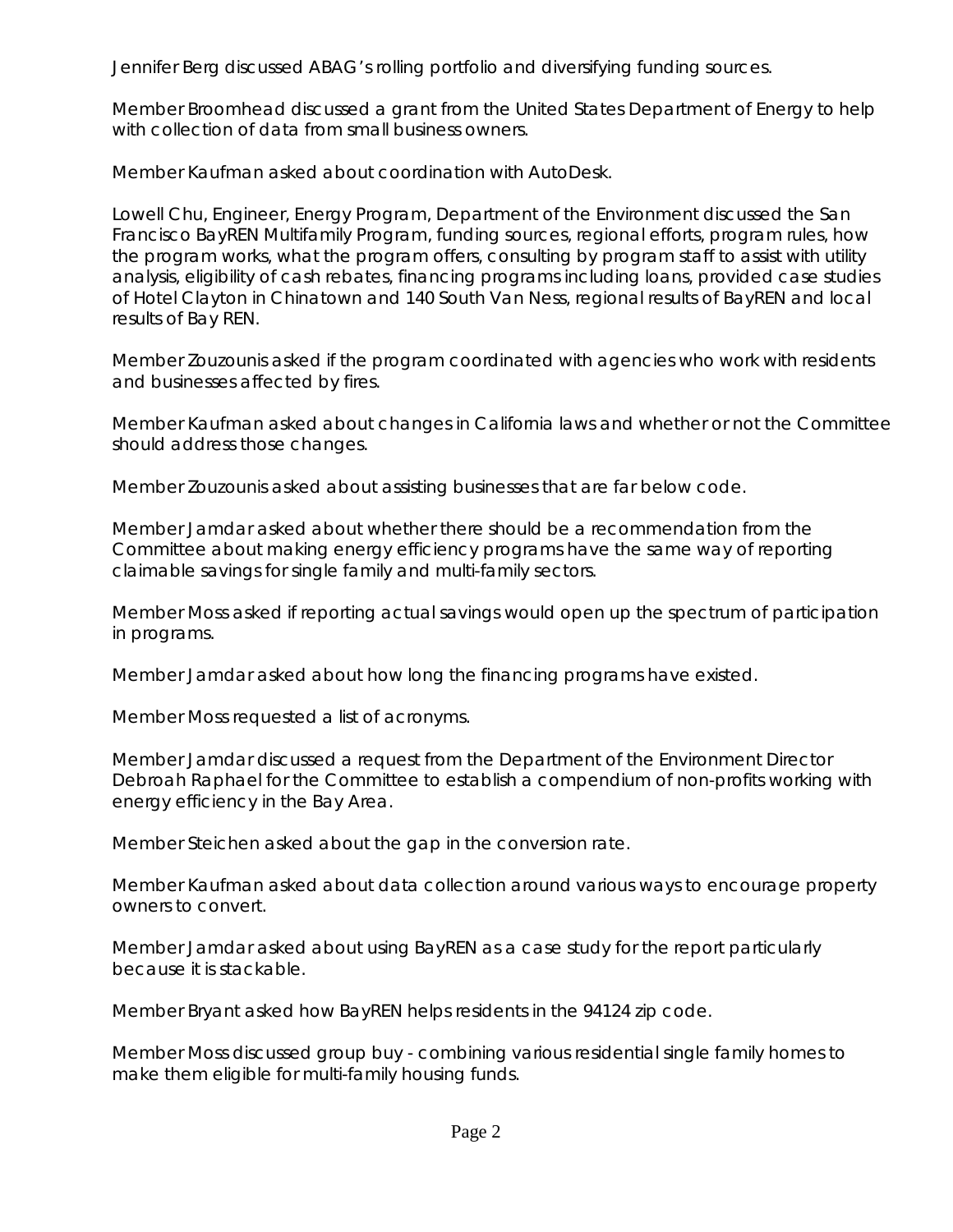Member Bryant discussed the importance of layering energy efficiency projects.

Public Comment:

Eddie Ahn, Brightline Defense Fund, discussed the important of access to green assets and jobs for low income communities, disadvantaged communities and communities of color.

- **4. Discussion of San Francisco energy efficiency matrix.** The Committee is developing a document that brings together information on energy efficiency programs in San Francisco organized by sector, funding sources, populations affected, various agencies involved and jobs added. (Attachment: San Francisco Energy Efficiency Program Matrix)
	- Cal Broomhead, Climate and Energy Innovation Manager, San Francisco Department of the Environment

Cal Broomhead, Climate and Energy Innovation Manager, San Francisco Department of the Environment discussed the request for a compendium of energy efficiency service organizations.

Member Jamdar requested the compendium include contractors, city agencies and nonprofits.

Member Steichen requested that they include information or checkboxes of what the programs do.

Member Moss suggested that a Committee recommendation be to create a list.

Members Kaufman and Steichen recommended establishing a list of websites to other organizations that already gather the information in the proposed compendium.

Member Broomhead asked for clarification about requested amendments to the Matrix from the last Committee meeting.

Member Kaufman asked what kind of data exists to discuss the City's assistance to target populations.

Member Steichen suggested a supplemental table for the various programs including a description of the program, its budget, the rebates they have, whether or not they serve low income communities, third party financing partnerships (as a checkbox) and a checkbox of they various types of services.

Member Jamdar requested that the SFPUC column be completed for the information that exists.

Member Moss asked if there was a way to determine if some of the programs have money they have not used.

Public Comment:

Eddie Ahn, Brightline Defense Fund, discussed unspent ESAP funds.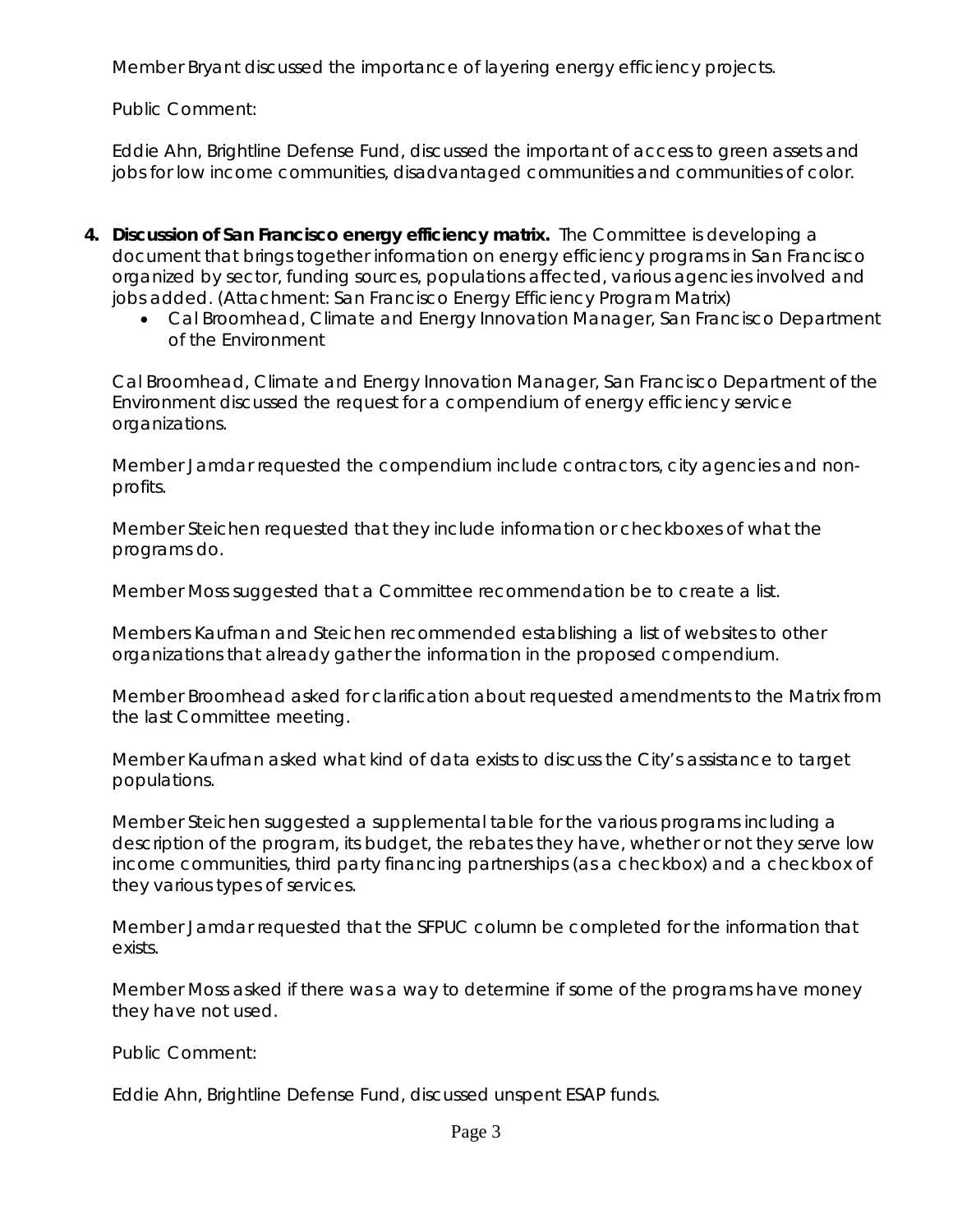**5. Discussion of information gathering, future presentations to the Committee and Committee timeline.** The Committee will discuss information gathering and the Committee's preferred format for how information is provided to them, future presentations and the Committee's timeline. (Attachment: EECC Timeline)

Member Jamdar reported that PG&E is scheduled to attend the July meeting.

Committee Affairs Manager Valdez said that Barry Hooper from the Department of the Environment will also be presenting at the July meeting about industry data.

Member Kaufman discussed the Pay As You Save (PAYS) program.

There was no public comment on this item.

#### **6. Public comment**

There was no public comment.

**7. Adjournment.** Meeting was adjourned at 5:01 p.m.

## *The next meeting of the Energy Efficiency Coordinating Committee is Monday, July 18, 2016 at 3:00 p.m. in City Hall, Room 421, 1 Dr. Carlton B. Goodlett Place, San Francisco, CA 94102.*

Copies of explanatory documents are available at (1) the Committee's office, 1455 Market Street, Suite 1200, San Francisco, California, 94103 between the hours of 9 a.m. and 5 p.m., Photo identification is required for entry to the building. (2) on the Committee's website http://www.sfenvironment.org/eecc; (3) upon request to the Commission Affairs Manager, at telephone number 415-355-3709, or via e-mail at [anthony.e.valdez@sfgov.org](mailto:anthony.e.valdez@sfgov.org) within three business days of a meeting. If any materials related to an item on this agenda have been distributed to the Commission after distribution of the agenda packet, those materials are available for public inspection at the Department of the Environment, 1455 Market Street, Suite 1200, San Francisco, CA 94103 during normal office hours or will be made available on the Committee's website <http://www.sfenvironment.org/eecc> as attachments to the agenda or meeting minutes.

#### **Important Information**

The ringing of and use of cell phones, pagers and similar sound-producing electronic devices are prohibited at this meeting. Please be advised that the Chair may order the removal from the meeting room of any person(s) responsible for the ringing or use of a cell phone, pager, or other similar sound-producing electronic devices.

NOTE: Persons unable to attend the meeting may submit to the Committee, by the time the meeting begin, written comments. These comments will be made a part of the official public record and shall be brought to the attention of the Committee members. Any written comments should be sent to: Commission Affairs Manager, 1455 Market Street, Suite 1200, San Francisco, CA 94103 by 5:00 p.m. on the day prior to the meeting. Comments that cannot be delivered to the Commission Affairs Manager by that time may be taken directly to the meeting at the location above. When bringing handouts to meetings, please photocopy on both sides of the paper and try to use post-consumer recycled or tree-free paper. Also, please bring sufficient copies of handouts for the Committee, the Commission Affairs Manager and the public.

#### **Public Comment**

At this time, members of the public may address the Committee on items of interest that are within the subject matter jurisdiction of the Committee but are not on today's agenda. Public comment will be taken following each agendized item. Each member of the public may address the Committee for up to three minutes, unless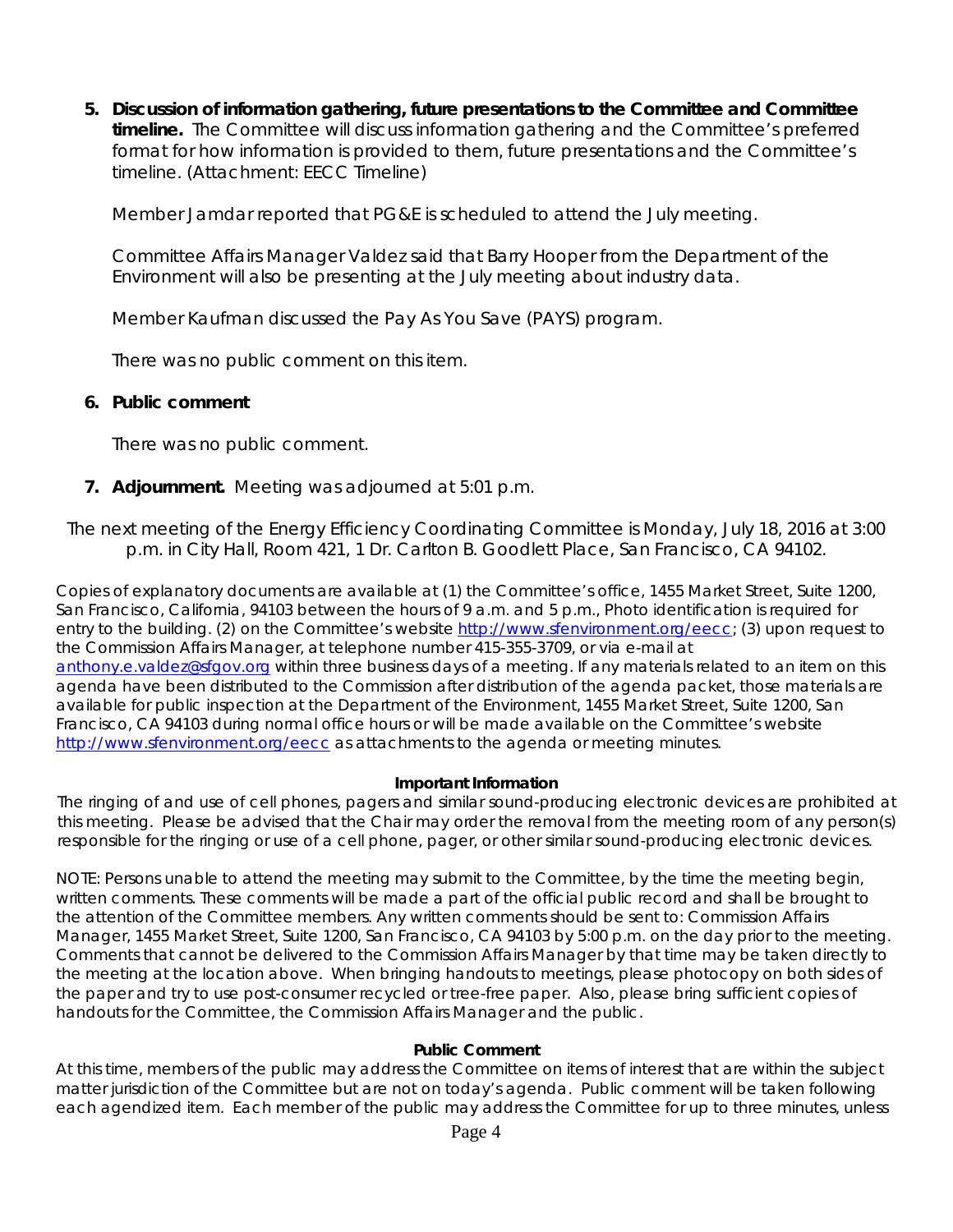otherwise announced by the President. If it is demonstrated that the comments by the public will exceed 15 minutes, the President may continue Public Comment to another time during the meeting.

The Brown Act forbids the Committee from taking action or discussing any item or issue not appearing on the posted agenda. This rule applies to issues raised in public comment as well. In response to public comment, not on an agendized item, the Committee is limited to:

- 1. Briefly responding to statements made or questions posed by members of the public, or
- 2. Request staff to report back on a matter at a subsequent meeting, or
- 3. Directing staff to place the item or issue on a future agenda (Government Code Section 54954.2(a).)

#### **Disability Access**

The Energy Efficiency Coordinating Committee will be held at City Hall, Room 421 in the Civic Center Area. The Committee meeting room is wheelchair accessible. The closest accessible BART station is the Civic Center Station at United Nations Plaza and Market Street. Accessible MUNI lines serving this location are: #71 Haight/Noriega and the F Line to Market and Van Ness and the Metro Stations at Van Ness and Market and at Civic Center. For information about MUNI accessible services call (415) 923-6142. There is accessible curbside parking adjacent to City Hall on Grove Street and Van Ness Avenue and in the vicinity of the Veterans Building at 401 Van Ness Avenue adjacent to Davies Hall and the War Memorial Complex.

In order to assist the City's efforts to accommodate persons with severe allergies, environmental illnesses, multiple chemical sensitivity or related disabilities, attendees at public meetings are reminded that other attendees may be sensitive to various chemical based products. Please help the City accommodate these individuals. Individuals with chemical sensitivity or related disabilities should call the Mayor's Office on Disability at (415) 554-6789 or (415) 554-6799 (TTY) for additional information.

The following services are available on request 72 hours prior to the meeting; except for Monday meetings, for which the deadline shall be 4:00 p.m. of the last business day of the preceding week: For American sign language interpreters or the use of a reader during a meeting, a sound enhancement system, and/or alternative formats of the agenda and minutes, please contact Anthony Valdez at (415) 355-3709 to make arrangements for the accommodation. Late requests will be honored, if possible.

## **Language Access**

Language Assistance: To request an interpreter for a specific item during the meeting, please contact the Commission Affairs Manager, Anthony Valdez, at (415) 355-3709 or [anthony.e.valdez@sfgov.org](mailto:anthony.e.valdez@sfgov.org) at least 48 hours in advance of the hearing.

### **Know your Rights under the Sunshine Ordinance (Chapter 67 of the San Francisco Administrative Code)**

Government's duty is to serve the public, reaching its decisions in full view of the public. Commissions, boards, councils, and other agencies of the City and County exist to conduct the people's business. This ordinance assures that deliberations are conducted before the people and that City operations are open to the people's review. For more information on your rights under the Sunshine Ordinance or to report a violation of the ordinance, contact the Sunshine Ordinance Task Force, Sunshine Task Force Administrator, City Hall, Room 409, One Dr. Carlton B. Goodlett Place, San Francisco, CA 94102-4683 at Phone No.: (415) 554-7724; Fax No.: (415) 554-7854; E-mail: [sotf@sfgov.org.](mailto:sotf@sfgov.org) Copies of the Sunshine Ordinance can be obtained from the Clerk of the Sunshine Task Force, the San Francisco Public Library and on the City's website at [www.sfgov.org.](http://www.sfgov.org/)

## **Lobbyist Registration and Reporting Requirements**

Individuals and entities that influence or attempt to influence local legislative or administrative action may be required by the San Francisco Lobbyist Ordinance [SF Campaign & Governmental Conduct Code §2.100, et. seq] to register and report lobbying activity. For more information about the Lobbyist Ordinance, please